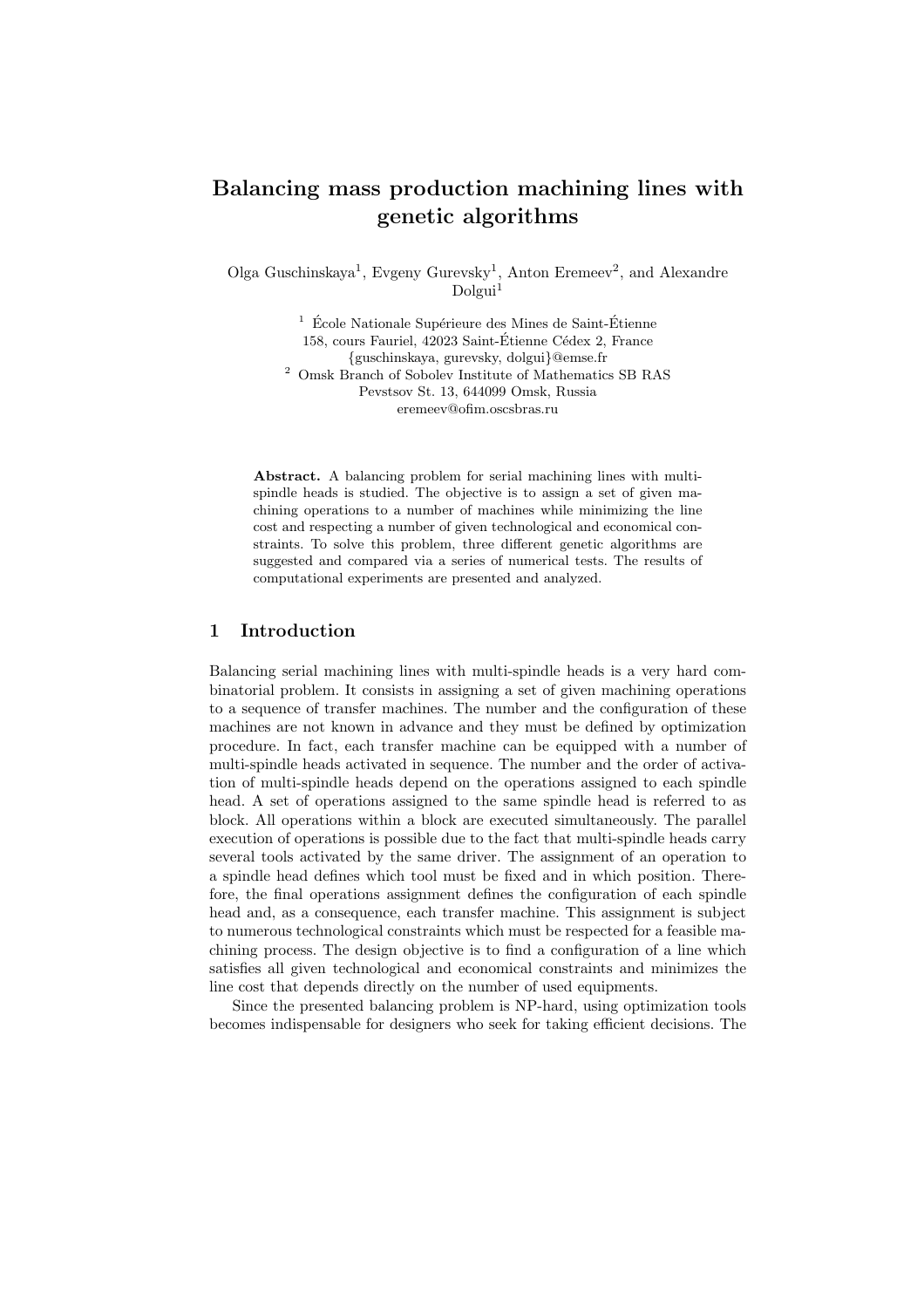first mathematical model for this problem has been presented in [3] and referred to as the Transfer Line Balancing Problem (TLBP). Several exact and heuristic methods have been developed to solve TLBP, a quantitative comparison of the proposed solution methods has been presented in [8]. The numerical tests showed that solving exactly industrial instances of this problem is time consuming and inapplicable for end users who have to deal in practice with designing a number of lines at the same time. As a consequence, powerful metaheuristic approaches are clearly needed for effective solving real-size problem instances. In this paper, three different genetic approaches are suggested for getting relatively good solutions for real case problems.

# 2 Problem Statement

For a TLBP problem instance, the following input data is assumed to be given:

- $-$  N is the set of all operations involved in machining of a part;
- $-t_i$  is the processing time of operation j,  $j \in \mathbb{N}$ ;
- $T_0$  is the maximal admissible line cycle time;
- $\tau<sup>S</sup>$  and  $\tau<sup>b</sup>$  are the auxiliary times needed for activation of a machine and a spindle head, respectively;
- $C_1$  and  $C_2$  are the costs of one machine and one spindle head;
- $m_0$  is the maximal admissible number of machines;
- $n_0$  is the maximal number of spindle heads per machine.

The following constraints must be taken into account:

- Precedence constraints between the operations. These constraints define nonstrict partial order relation over set of operations N. They are represented by a digraph  $G = (\mathbf{N}, D)$ . An arc  $(i, j) \in \mathbf{N}^2$  belongs to set D if and only if the block with operation j cannot precede the block with operation i. If  $(i, j) \in D$  then operations i and j can be performed simultaneously in a common block.
- Inclusion constraints defining the groups of operations that must be assigned to the same machine, because of a required machining tolerance. These constraints can be represented by a family  $I^{\text{m}}$  of subsets of N, such that all operations of the same subset  $e \in I^m$  must be assigned to the same machine.
- Exclusion constraints defining the groups of operations that cannot be assigned to the same machine because of their technological incompatibility. These constraints are represented by a family  $E^{\text{m}}$  of subsets of N, such that all elements of the same subset  $e \in E^m$  cannot be assigned to the same machine.
- Cycle time constraint: Let  $N_k$  be the set of operations of machine  $k, k \in$  $\{1, \ldots, m\}, m \leq m_0, m$  is the number of machines in a solution S. Let  $N_{kl}$  be the set of operations grouped into common block  $l, l \in \{1, \ldots, n_k\},\$ of machine k,  $n_k \leq n_0$ , where  $n_k$  is the number of blocks of machine k in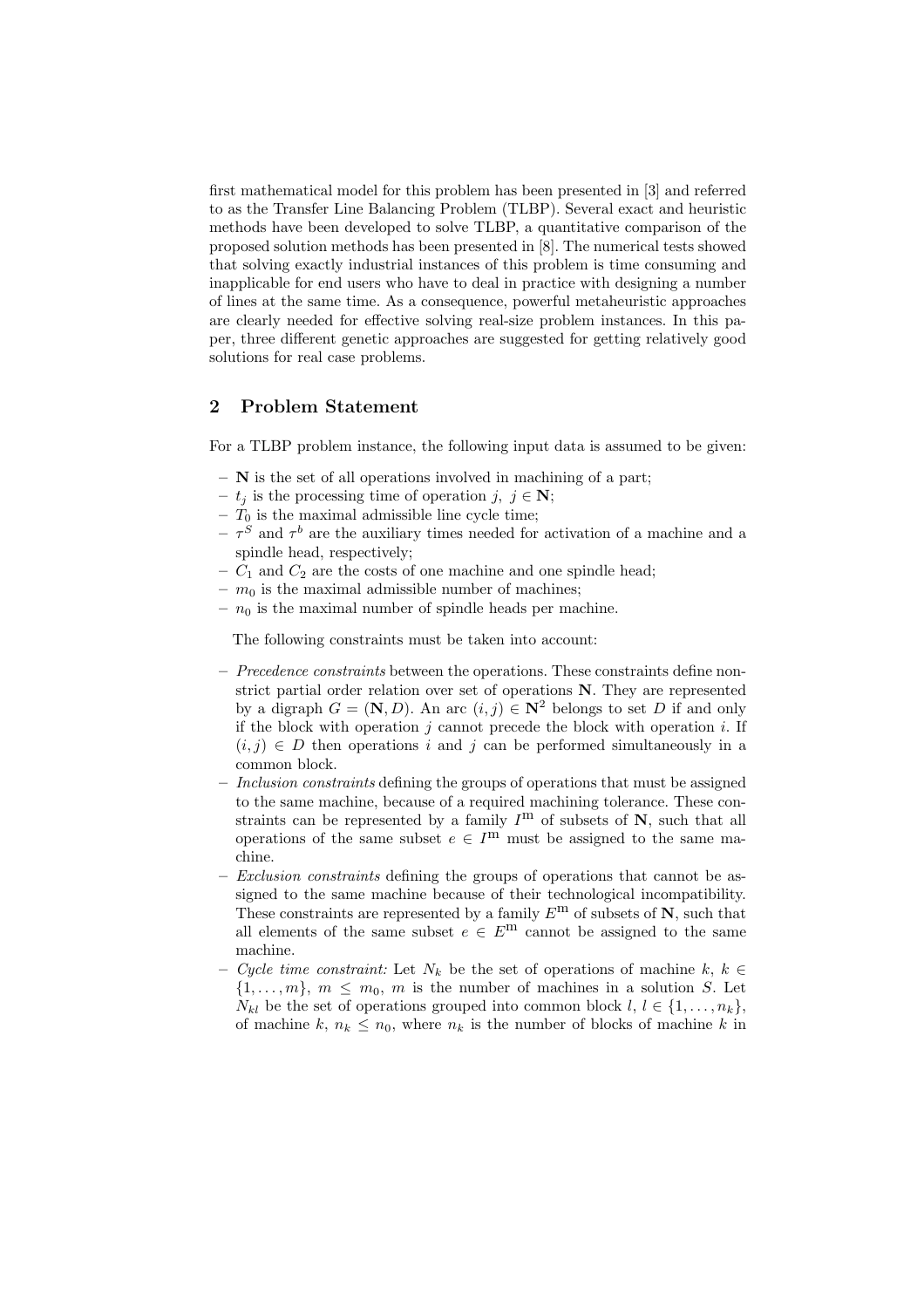solution S. Using these notations, the cycle line constraint can be introduced like follows:

$$
\sum_{l=1}^{n_k} t^b(N_{kl}) + \tau^S \le T_0, \ \ k \in \{1, \ldots, m\},\
$$

where  $t^b(N_{kl}) = \max\{t_j : j \in N_{kl}\} + \tau^b$  is the time of *l*-th block of *k*-th machine.

Therefore, a solution S of TLBP can be represented by a collection  $S =$  $\{\{N_{11},\ldots,N_{1n_1}\},\ldots,\{N_{m1},\ldots,N_{mn_m}\}\}\,$  determining an assignment of N to machines and blocks. Solution  $S$  is feasible, if it satisfies all constraints described above. The studied problem consists in minimizing the investment costs which can be represented as follows:

$$
C(S) = C_1 m + C_2 \sum_{k=1}^{m} n_k \to \min_{S \in \mathbf{S}}.
$$

where **S** is the set of all feasible solutions.

# 3 Genetic Algorithm: General Approach

A genetic algorithm (GA) is a metaheuristic which uses some mechanisms inspired by biological evolution: reproduction, mutation, crossover, and selection see e.g. [9, 10]. Such an approach has been already successfully applied for solving different balancing problems, see for instance the review [11].

A genetic algorithm starts with an initial population which contains a number of individuals. In our implementation, each individual represents a feasible solution for the studied problem. These individuals are generated by using a heuristic. Each individual is characterized by the fitness function (the cost of the solution in our case) determining the chances of its survival.

The encodings of individuals are usually called genotypes. In this paper, three different techniques of encoding are presented and compared on a series of benchmark problems.

To model the evolution of a population, two parents (individuals) are chosen from the population and are used to create an offspring (new individual). In the presented implementation of the GAs, each parent is selected using the s-tournament method: s individuals are taken at random from the current population and the one with the best fitness is selected as a parent. Therefore, the population size  $N_{size\_pop}$  remains constant during the execution of a GA.

New individuals are built by means of a reproduction operator that usually consists of crossover and mutation procedures. The crossover procedure produces an offspring from two parent individuals by combining and exchanging their elements. The mutation procedure adds small random changes to an individual. Finally, the obtained offspring replaces the worst individual in the current population, if the offspring has better value of the fitness function.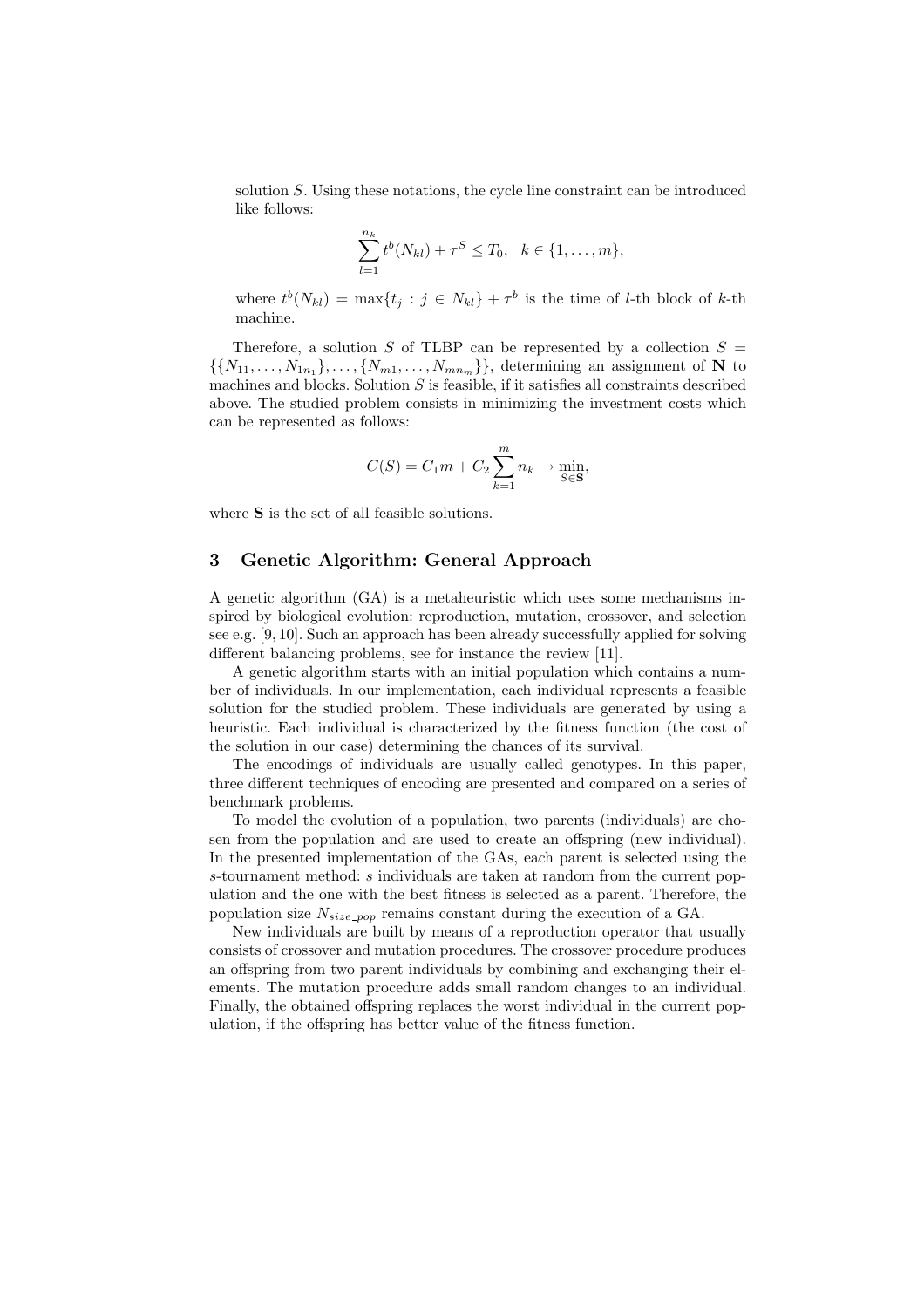The algorithm is restarted with a new initial population every time the number of iterations during which the current solution has not been improved is equal to  $I_{non\_imp}$ . This continues until the total execution time reaches the limit  $T_{max}$ . The best solution found over all runs is returned as the final output.

The aim of this paper is to find the most efficient genetic algorithm for balancing real-size machining lines with multi-spindle heads. To do it, three different GAs are presented and compared. The first one is based on MIP formulation of TLBP and, as a consequence, uses a binary-based encoding of individuals. This algorithm is described in Section 4. The second and the third genetic algorithms presented in Section 5 and 6, respectively, employ other mutation and crossover procedures and solution encodings based on using different heuristics. The performances of these algorithms are compared in Section 7 on a series of benchmark problems.

# 4 GA1: Binary-Based Encoding

The MIP model of TLBP proposed in [3] is employed by this algorithm. The individuals are coded using binary variables  $X_{jq}$ ,  $j \in \mathbb{N}$ ,  $q \leq n_0 m_0$ :  $X_{jq}$  equals 1 if operation  $j$  is assigned to block  $q$ , 0 otherwise. These variables are used to describe the operations assignment to blocks in a feasible solution.

In this genetic algorithm, the initial population of individuals is obtained by heuristic suggested in [4]. Each individual is represented by a sequence of values of variables  $X_{jq}$ . A MIP-recombination operator is used to obtain an offspring from the selected parents. Firstly this operator fixes all Boolean variables equal to their values in parent  $p_1$  and then it releases (with probability  $P_c$ ) all Boolean variables having different values in  $p_1$  and  $p_2$  (analogue of crossover). Finally, it changes (with probability  $P_m$ ) the values of randomly selected variables (analogue of mutation). The obtained MIP problem (with some fixed variables) is solved by a MIP solver.

In our implementation of GA1, ILOG CPLEX 9.0 is used to solve MIP problems. To avoid time-consuming computations, a limit time  $T_{rec}$  is fixed to the solver at each call. If the solver does not return a feasible solution to the subproblem, then the MIP-recombination outputs a genotype obtained by the standard mutation procedure.

The second and the third genetic algorithms (GA2 and GA3, respectively) use a non-binary based encoding of the individuals, like in [2]. This means that the way to obtain a feasible solution and not the solution itself is encoded. In the presented algorithms, two different heuristic methods are used for constructing feasible solutions from individuals. The two algorithms are based on using two different heuristics.

# 5 GA2: Encoding Based on GBL Heuristic

GA2 uses GBL (Greedy Blocks Loading) heuristic [6] for solution encoding. An individual consists of a sequence of parameters that are used by GBL heuristic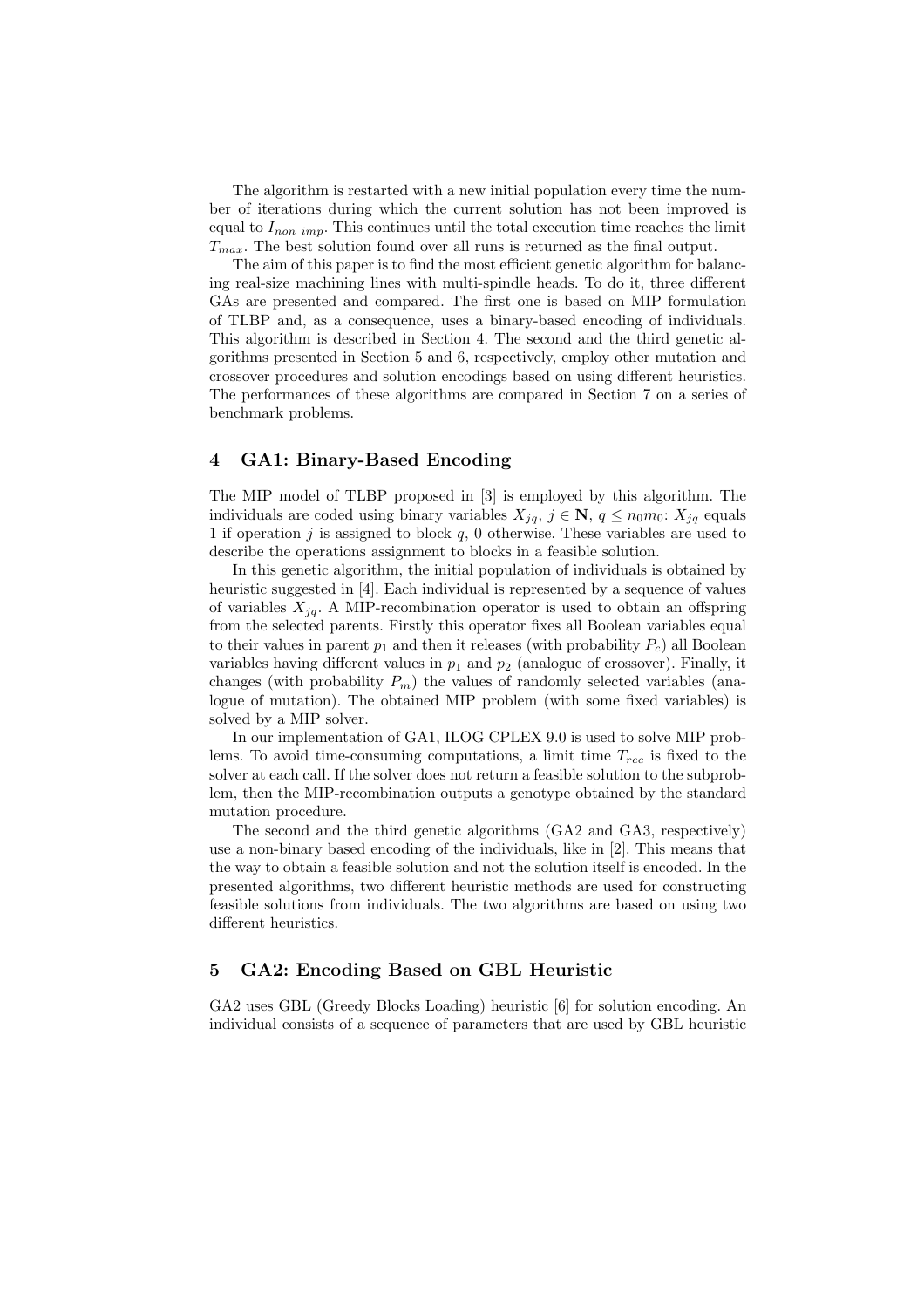for constructing a feasible solution. Here, a brief description of this heuristic is given, for more details see [6].

The solution construction starts with one machine with an empty block. Then, operations are assigned to the current machine by adding new blocks. When no more blocks can be created at the current machine, a new machine is created. This continues until all operations are assigned. To select an operation to be assigned to the current machine, list CL (Candidate List) is used. This list contains all operations that can be assigned in the current moment, i.e. for which precedence constraints are satisfied and there is no exclusion constraint with the operations assigned to the current block and machine. When  $CL$  is constructed, a greedy function is applied to each candidate operation and the operations are ranked according to their greedy function values. Well ranked candidate operations are placed into a restricted candidate list  $(RCL)$ . Then, an element is randomly selected from RCL and added to the solution. Taking this into account, list CL is updated.

In GA2, instead of one determined greedy function, different criteria are imployed for ranking operations in list  $CL$ . The following greedy functions can be used:

- Lower bound on the number of blocks required to assign all successors of operation  $i$  with condition that  $i$  will be assigned to the current block;
- Lower bound on the number of blocks required to assign immediate successors of operation  $i$  with condition that  $i$  will be assigned to the current block;
- $-$  Total number of all successors of operation  $i$ ;
- Total number of immediate successors of operation i ;
- $-$  Processing time of operation  $i$ .

Two possible techniques for constructing list RCL are also considered:

$$
RCL = \{ j \in CL : g(j) \ge g_{max} - \alpha (g_{max} - g_{min}) \},
$$

in order to select the operations with greater greedy values, and

$$
RCL = \{ j \in CL : g(j) \le g_{min} - \alpha (g_{min} - g_{max}) \},
$$

to select the operations with smaller greedy values. Here  $g_{max}$  and  $g_{min}$  are respectively the minimum and the maximum of greedy function  $g(j)$  over list CL. Parameter  $\alpha \in [0, 1]$  controls the trade-off between randomness and greediness in the construction process.

Therefore, each time list  $RCL$  is built, one of ten  $(2*5)$  criteria can be used. Taking into account the fact that each operation is to be chosen one time, an individual is represented by the number of genes equal to the number of operations. The value of each gene is the code of the criterion to be used for constructing list RCL. The first time, RCL is build using the criterion corresponding to the value of the first gene and so on. The initial population is created by attributing random values to genes.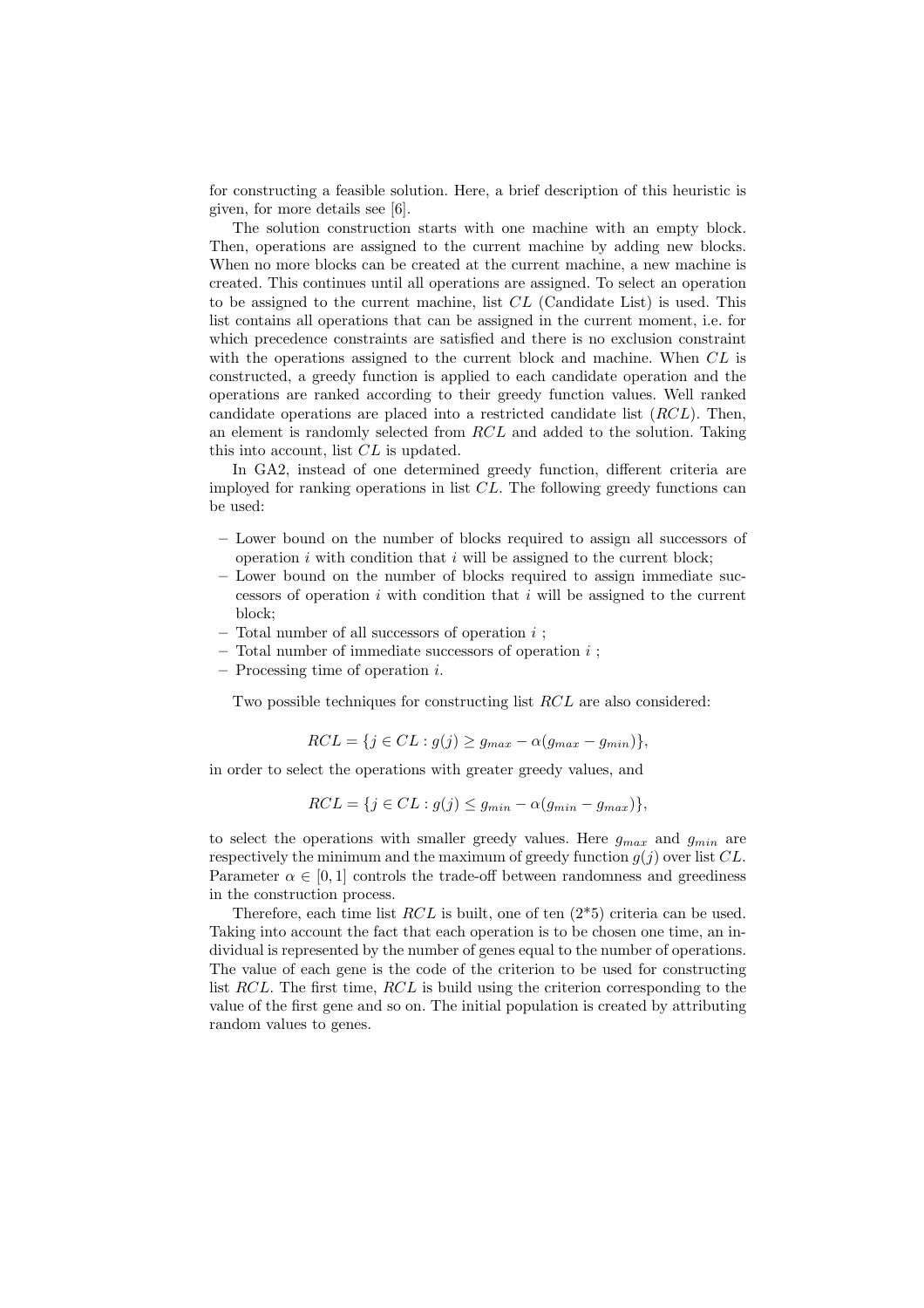The fitness value of an individual is measured by the cost of the corresponding solution obtained by GBL heuristic.

The crossover procedure is implemented as follows: each child's gene inherits the value of the corresponding gene either from parent  $p_1$  (with probability  $P_c$ ) or from parent  $p_2$  (with probability  $1 - P_c$ ). The mutation procedure selects at random two child's genes and increases (with probability  $P_m$ ) or decreases (with probability  $1 - P_m$ ) by one the integer value for any gene between these two positions.

A local search procedure presented in [6] is applied to the best individual in the current population. The used method is based on the decomposition and aggregate solving of sub-problems by a graph approach.

#### 6 GA3: Encoding Based on FSIC Heuristic

This genetic algorithm (GA3) uses FSIC (First Satisfy Inclusion Constraints) heuristic for constructing feasible solutions from individuals. The last version of this heuristic and its parameters have been presented in [7]. Therefore, the encoding of individuals is based on the use of the parameters that the heuristic employs during the construction of a feasible solution for a TLBP problem.

In heuristic FSIC, as in heuristic GBL, the operations are assigned one by one and new blocks and machines are created when necessary. List CL is also used, but list RCL is not employed. As it was presented in [7], the selection of the operation to be assigned depends on 4 control parameters: check time  $\in \{0, 1\}$ , check blocks  $\in \{0, 1, 2\}$ , divide  $L_2 \in \{0, 1\}$ , trials  $L_2 \in \{0, 1\}$ . Their values can be changed each time list  $CL$  is constructed. The results of test experiments presented in [7] have been used for selecting the ten most effective combinations of these parameters. A code was assigned to each of these ten combinations. These codes are used for individuals encoding in GA3. Taking into account the fact that each operation is to be chosen once, an individual is represented by the number of genes equal to the number of operations. The value of each gene is the code of a combination of the control parameters. The solution construction starts with the parameters corresponding to the value of the first gene. Then, each time list CL is rebuilt, the values of the control parameters are changed accordingly to the value of next gene. The fitness value of an individual is measured by the cost of the corresponding solution obtained by FSIC heuristic.

The initial population is generated randomly. The crossover and mutation procedures are the same as in GA2. As for GA2, a local search procedure presented in [6] is applied to the best individual in the current population.

#### 7 Experimental Results

The purpose of this section is to compare the performances of three proposed genetic algorithms GA1, GA2, GA3 and the best heuristic method FSIC (the last version of this heuristic can be found in [7]). To do this, 2 series of randomly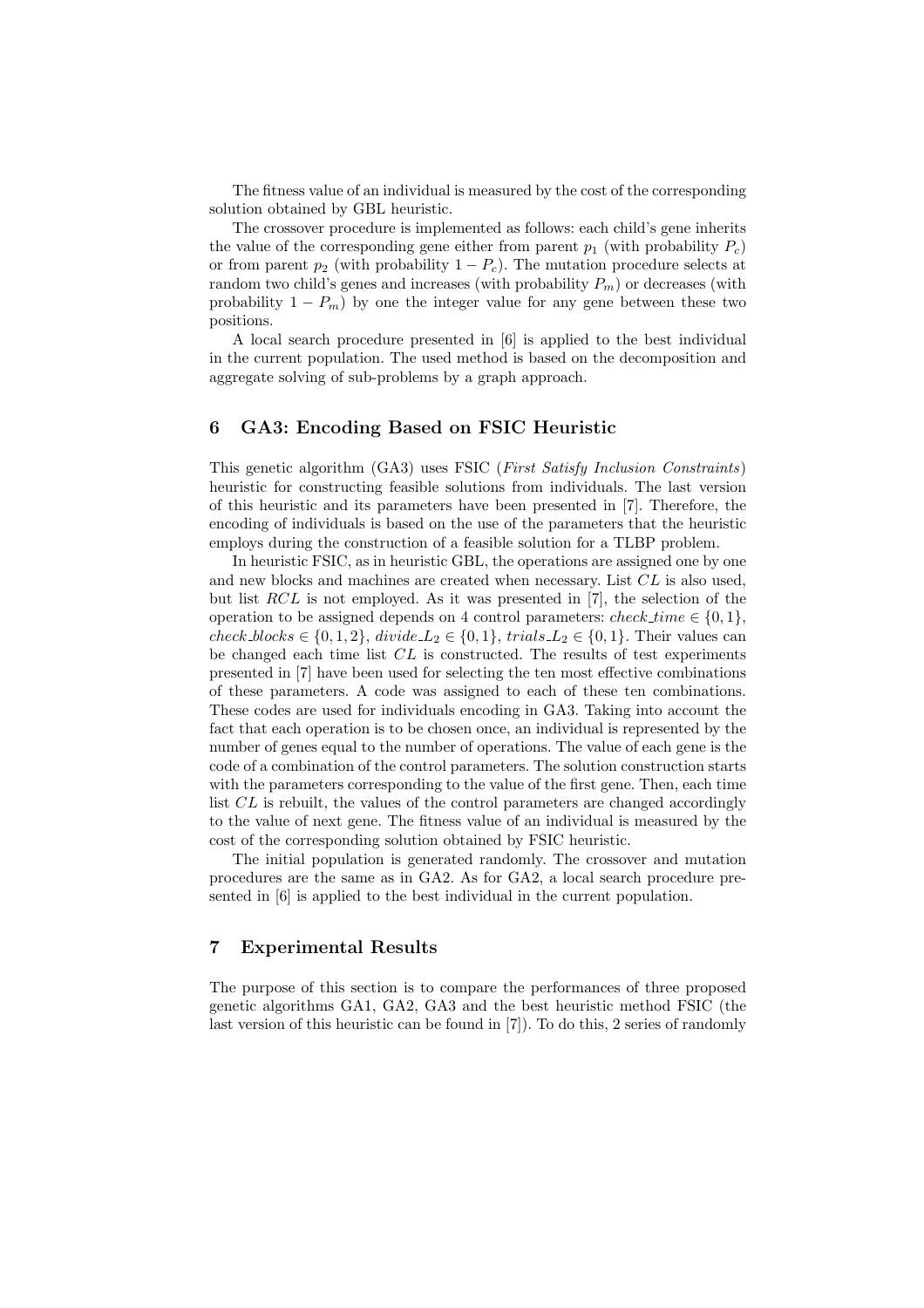generated (S1-S2) and 2 series (SI1-SI2) of industrial instances have been used. All experiments were carried out on Pentium-IV (3 GHz, 1.5 RAM).

For series S1-S2, the following problem parameters are used:  $C_1 = 10, C_2 = 2$ ,  $T_0 = 100, \tau^b = \tau^S = 0, n_0 = 4$ . Each series of S1-S2 contains 50 test problems. The number of operations and the order strength  $(S = \frac{2|D|}{|N|(|N|-1)})$  are as follows:  $|\mathbf{N}| = 25$  and  $OS = 0.5$  for Series S1,  $|\mathbf{N}| = 50$  and  $OS = 0.9$  for Series S2. The available time per test was limited by 90 sec for S1 and by 300 sec for S2.

The following notations are used for the presentation of the obtained results: NO is the number of instances where the optimal solutions were obtained;  $\Delta_{max}$ ,  $\Delta_{av}$  are respectively the percentage of maximal and average deviation of a obtained solution from the optimal one for the same problem instance.

Table 1. Results for S1-S2

|                                                                                                                                                                                                                                                                                                                                                                                                         | 81 |  |  |                                   | 82 |  |  |  |
|---------------------------------------------------------------------------------------------------------------------------------------------------------------------------------------------------------------------------------------------------------------------------------------------------------------------------------------------------------------------------------------------------------|----|--|--|-----------------------------------|----|--|--|--|
|                                                                                                                                                                                                                                                                                                                                                                                                         |    |  |  | GA1 GA2 GA3 FSIC GA1 GA2 GA3 FSIC |    |  |  |  |
|                                                                                                                                                                                                                                                                                                                                                                                                         |    |  |  |                                   |    |  |  |  |
|                                                                                                                                                                                                                                                                                                                                                                                                         |    |  |  |                                   |    |  |  |  |
| $\begin{tabular}{ c cccc } \hline $NO$ & $\bf{50}$ & $\bf{50}$ & $\bf{50}$ & $\bf{23}$ & $\bf{49}$ & $\bf{50}$ & $\bf{49}$ & $\bf{18}$ \\ \hline $\Delta_{max},\%$ & $\bf{0}$ & $\bf{0}$ & $\bf{0}$ & $\bf{10.53}$ & $\bf{1.72}$ & $\bf{0}$ & $\bf{2.13}$ & $\bf{6.00}$ \\ $\Delta_{av},\%$ & $\bf{0}$ & $\bf{0}$ & $\bf{0}$ & $\bf{0.3.15}$ & $\bf{0.03}$ & $\bf{0}$ & $\bf{0.04}$ & $\bf{2.14}$ \\ \$ |    |  |  |                                   |    |  |  |  |

The results presented in Table 1 show that for Series S1-S2 the proposed genetic algorithms demonstrated rather similar performances. Algorithm GA2 found 100% of optimal solutions, GA1 and GA3 reached 99% of optimums while heuristic FSIC found only 41% of optimal solutions.

The both Series SI1-SI2 contain 20 industrial problems. The following parameters are the same for all these problem instances:  $C_1 = 1$ ,  $C_2 = 0.5$ ,  $T_0 = 5.15$ ,  $\tau^{b} = 0.2, \tau^{S} = 0.4, n_{0} = 4$ . The maximal, average and minimal numbers of operations are respectively 92, 72, 46 for the instances from Series SI1 and 127, 108, 87 for the instances from Series SI2. The maximal, average and minimal values of the order strength are respectively 0.53, 0.45, 0.39 for the instances from Series SI1 and 0.5, 0.43, 0.33 for the instances from Series SI2. The available solution time was limited by 720 sec for SI1 and 2400 sec for SI2.

Taking into account the fact that for these test series the optimal solutions are not known yet, the solutions obtained by GAs and FSIC are compared with the best known solutions. The following notations are used for the presentation of the obtained results: NB is the number of instances where the best known solution was obtained;  $\Delta_{max}$ ,  $\Delta_{av}$ ,  $\Delta_{min}$  are the percentage of maximal, average and minimal deviation of a obtained solution from the best known one.

With respect to the results given in Table 2 GA2 provided in average a better solution than GA1, GA3 and FSIC. Algorithm GA2 found 38 best known solutions for 40 test problems while GA1, GA3 and FSIC obtained only 7, 3 and 1 ones, respectively. The average deviation of GA2 for series SI1-SI2 is equal to 0.51% while it is 2.79%, 4.32% and 18.92% for GA1, GA3 and FSIC, respectively.